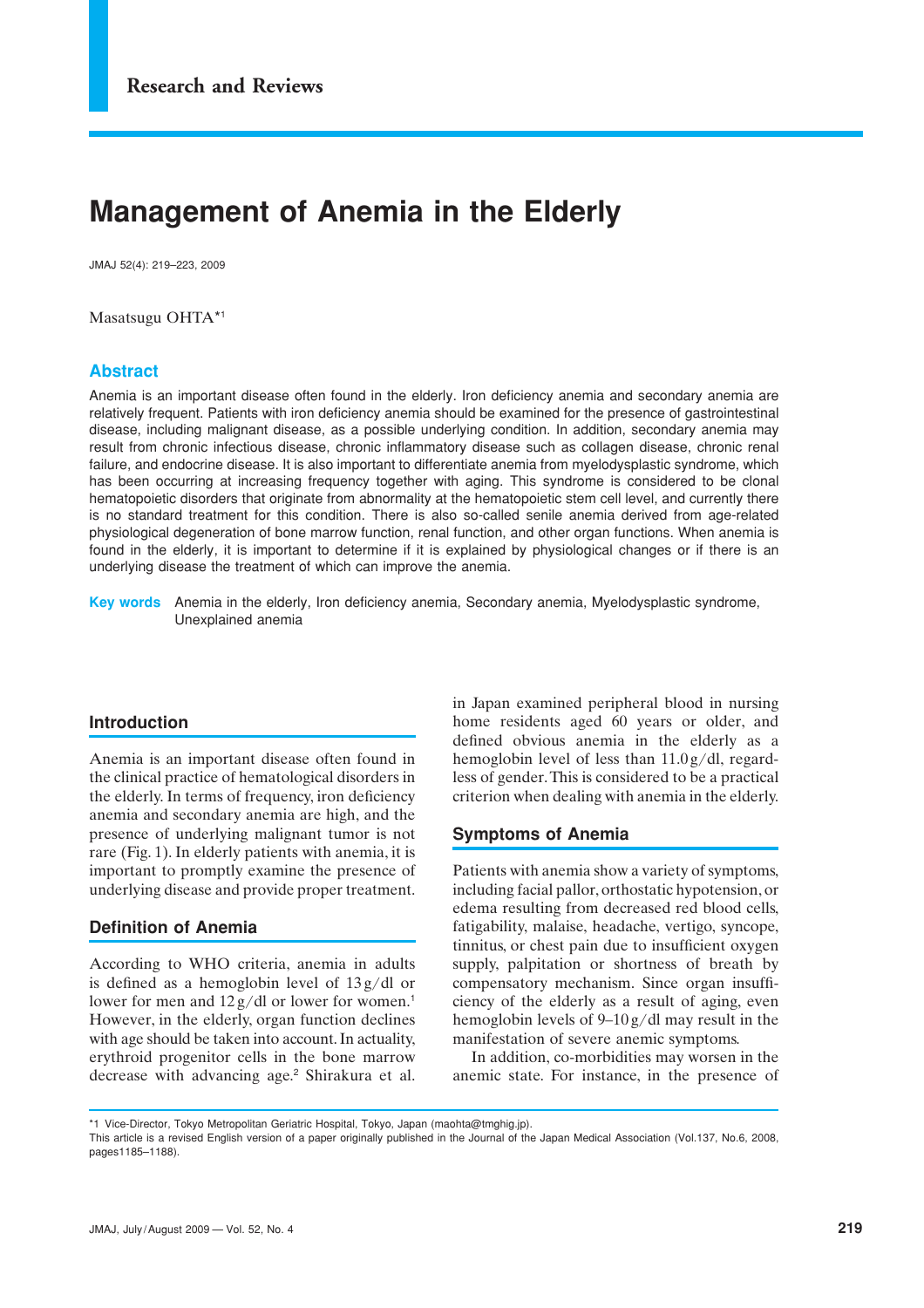

#### **Fig. 1 Underlying diseases in elderly patients with anemia**

Data are from an analysis of 1,053 inpatients aged 60 years or older who had a hemoglobin level of less than 11.0 g/dl in Tokyo Metropolitan Geriatric Hospital and Gunma University Kusatsu Hospital.

cardiac insufficiency, progress in anemia compensatorily induces continuing increases in cardiac output, often resulting in acute cardiac failure. Anemia may also exert an adverse effect on depressive state and decreased cognitive ability.

## **Considerations in Differential Diagnosis of Anemia in the Elderly**

Important past histories include gastrointestinal disease, collagen disease, chronic infectious disease such as tuberculosis, endocrine disease including thyroid dysfunction, renal disease, and genitourinary disease.

Where gastrointestinal disease is concerned, attention should be paid to the presence/absence of ulcers, benign tumor, malignant tumor, hemorrhoids, hepatitis, and liver cirrhosis. Diseases relatively common in the elderly, such as hiatal hernia and diverticulosis, may cause anemia. Caution is also required in order not to miss the presence of gastritis or gastric ulcers caused by nonsteroidal anti-inflammatory drugs. A history of gastrectomy or duodenectomy is also important to be considered the possibility of iron deficiency anemia or vitamin  $B_{12}$  deficiency anemia.

Family histories of jaundice, anemia, gallstones,

| Table 1 Classification of secondary anemia                                                                                                                                                                                                                                                                                                                                                                                                                                                                              |
|-------------------------------------------------------------------------------------------------------------------------------------------------------------------------------------------------------------------------------------------------------------------------------------------------------------------------------------------------------------------------------------------------------------------------------------------------------------------------------------------------------------------------|
| Anemia of chronic disorders (ACD)                                                                                                                                                                                                                                                                                                                                                                                                                                                                                       |
| 1. Chronic infectious disease<br>Lung abscess, pulmonary tuberculosis, pneumonia,<br>subacute bacterial endocarditis, meningitis, chronic<br>osteomyelitis, chronic urinary tract infection, chronic<br>pelvic infection, chronic fungal infection, AIDS, etc.<br>2. Chronic inflammation<br>Rheumatoid arthritis, adult Still's disease, systemic<br>lupus erythematosus (SLE), mixed connective tissue<br>disease, polymyositis, vasculitis, etc.<br>3. Malignant tumor<br>Cancer, bone marrow infiltration of cancer |
| Anemia due to renal disease (renal anemia)                                                                                                                                                                                                                                                                                                                                                                                                                                                                              |
| Chronic renal failure                                                                                                                                                                                                                                                                                                                                                                                                                                                                                                   |
| Anemia due to hepatic disease                                                                                                                                                                                                                                                                                                                                                                                                                                                                                           |
| Chronic hepatitis, liver cirrhosis, hemochromatosis, etc.                                                                                                                                                                                                                                                                                                                                                                                                                                                               |
| Anemia due to endocrine disease                                                                                                                                                                                                                                                                                                                                                                                                                                                                                         |
| Hypothyroidism, adrenal gland dysfunction, hypopituitar-<br>ism, hyperparathyroidism, gonadal hyperfunction, gonadal<br>hypofunction, etc.                                                                                                                                                                                                                                                                                                                                                                              |

and splenectomy should be examined.

Taking a life history is important in elderly patients. Unbalanced diets, particularly low intake of meat and fish, are likely to result in iron deficiency. Attention to possible folic acid deficiency is necessary when food intake is extremely unstable in patients with dementia or paralysis, or alcohol consumption is high. In addition, if a caregiver is an elderly individual with dementia, attention should be paid whether an adequate nutritional management is provided to the recipient of care.

## **Types of Anemia in the Elderly**<sup>3</sup>

## **Iron deficiency anemia**

When the presence of iron deficiency is apparent. it is important to search for the cause. Since most cases are derived from chronic hemorrhage, determination of the source of bleeding should be attempted. Repeated testing of stools for occult blood is necessary. Genitourinary examination is also necessary. In elderly patients, examination of tumor markers and endoscopic study should be considered, with the possibility of gastrointestinal malignancy borne in mind. Secondary anemia and iron deficiency are frequently combined in the elderly, and the iron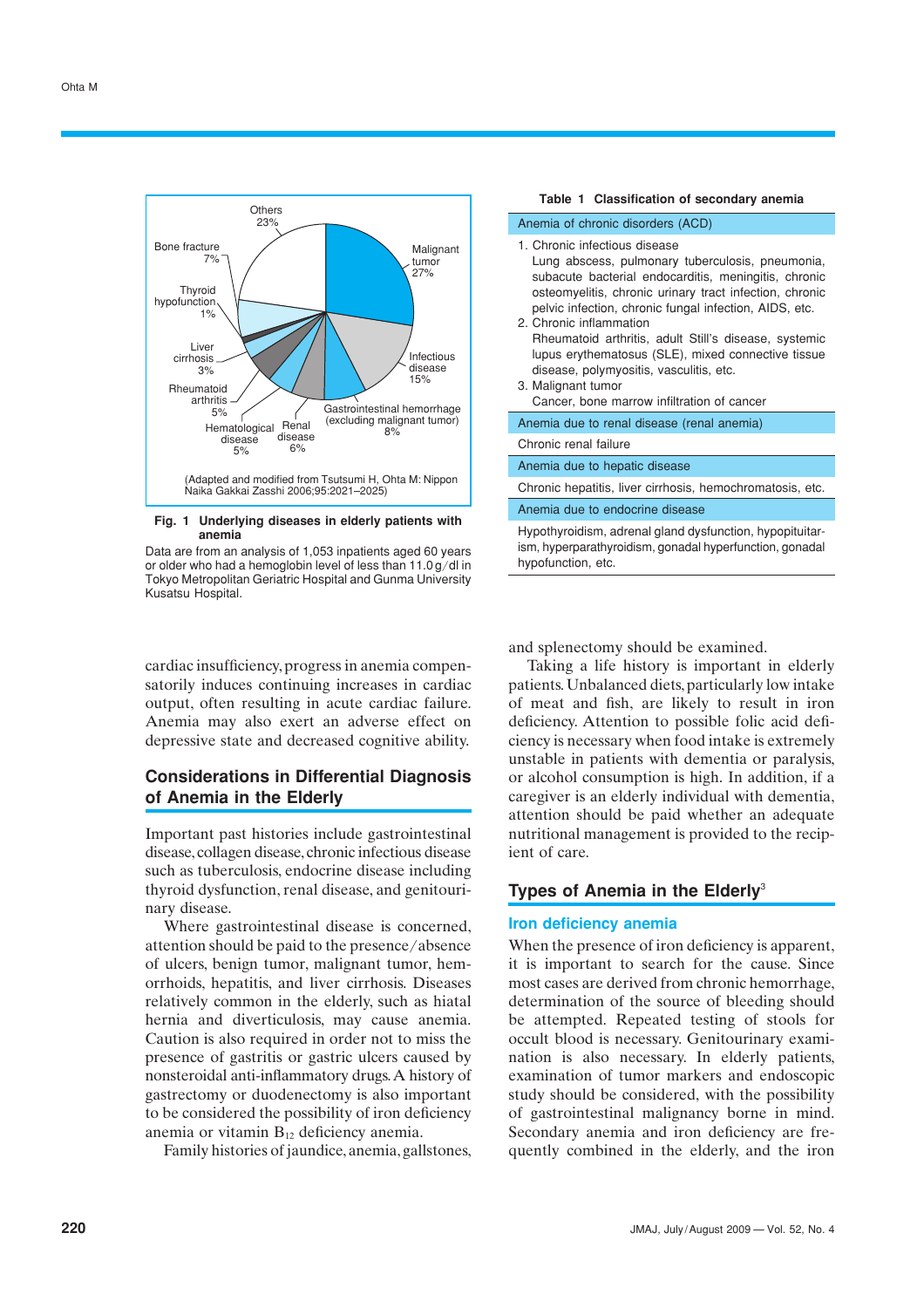#### **Table 2 Diagnostic criteria for myelodysplastic syndrome**

- 1. Chronic anemia is the major clinical finding, and bleeding tendency and fever are also observed.
- 2. Hematologic examination and bone marrow examination reveal all of the following.
	- (1) Cytopenia of 1–3 blood cell series in the peripheral blood.
	- (2) Dysplastic features of the blood cell morphology in the peripheral blood and bone marrow.
	- (3) 30% or fewer blasts in both the peripheral blood and bone marrow.
- 3. There is no other disease causative of cytopenia.
- Other causative diseases include leukemia, aplastic anemia, PNH, myelofibrosis, ITP, megaloblastic anemia, bone marrow metastasis of cancer, malignant lymphoma, multiple myeloma, hypersplenism, SLE, hemophagocytic syndrome, infection, and drug-induced hematological disorder.
- 4. The presence of the following findings increases the certainty of diagnosis.
	- (1) Normocellular or hypercellular bone marrow
	- (2) Chromosomal abnormality of bone marrow cells
	- (3) Cytochemical abnormality of blood cells (ringed sideroblasts, PAS-positive erythroblasts, peroxidase-negative neutrophils, decreased NAP score)
- 5. When making a diagnosis, myelodysplastic syndrome is suspected by agreement with items 1 and 2, other diseases are excluded by agreement with item 3, and the diagnosis is made more certain by agreement with item 4.

[Extracted from the 2002–2004 General Report of Investigative Research on Idiopathic Hematopoietic Disorder Supported by the Health Labour Sciences Research Grants (Research Project for Overcoming Intractable Diseases) issued in March 2005.]

saturation rate is often decreased to 15% or lower. In the diagnosis of iron deficiency anaemia, decreased serum ferritin is an important index. A definitive diagnosis of iron deficiency anemia can be made when the ferritin level is less than 12 ng/ml, and total iron binding capacity  $360 \mu g/dl$  or higher.

The relationship between iron deficiency anemia and *Helicobacter pylori* has recently been attracting attention, after the observational finding of low serum ferritin levels in *H. pylori*infected individuals.<sup>4</sup> Although it is speculated that prolonged infection with *H. pylori* causes a decrease in iron storage in the body, its mechanism is not well understood.

#### **Secondary anemia**

Secondary anemia is a collective term for anemia attributable to some underlying disease other than hematological disease (Table  $1$ ).<sup>5</sup> The causative conditions include infectious disease, collagen disease, renal disease, hepatic disease, endocrine disease, and malignant tumor. Anemia from chronic infectious disease, chronic inflammation, and malignant tumor is also referred to as anemia of chronic disorders (ACD) on the basis of the common pathology.

It has become apparent that hepcidin, a peptide produced mainly in the liver, is involved in the manifestation of ACD, serving as a negative regulator in the iron metabolic control mechanism of the body.<sup>6</sup> Hepcidin is thought to induce ACD by inhibiting the absorption of iron from the gastrointestinal tract and the release of iron from macrophages resulting decrease in iron available for erythropoiesis.<sup>7</sup> It has been suggested that inflammatory cytokines such as IL-6 and IL-1 $\beta$ , which are activated by infectious disease, chronic inflammation, etc., are involved in the production of hepcidin.

The severity of anemia of this type is usually mild to moderate. Anemic symptoms are often minimal, with the hemoglobin level around 8– 11 g/dl because of the compensatory mechanism. As a principle, the underlying disease should be treated. Most cases of mild to moderate anemia observed in the elderly are secondary anemia, and therefore the presence of underlying disease should be borne in mind when examining the patient.

#### **Megaloblastic anemia**

Vitamin  $B_{12}$  deficiency often begins about 5 years after a patient has undergone gastrectomy. Since the response to vitamin  $B_{12}$  supplementation is poor in the elderly, it is not rare that more frequent administration of this vitamin is required in the elderly as compared with younger patients. Concomitant iron deficiency is often seen in the process of restoring erythropoiesis after vitamin  $B_{12}$  supplementation, requiring caution not to overlook its occurrence.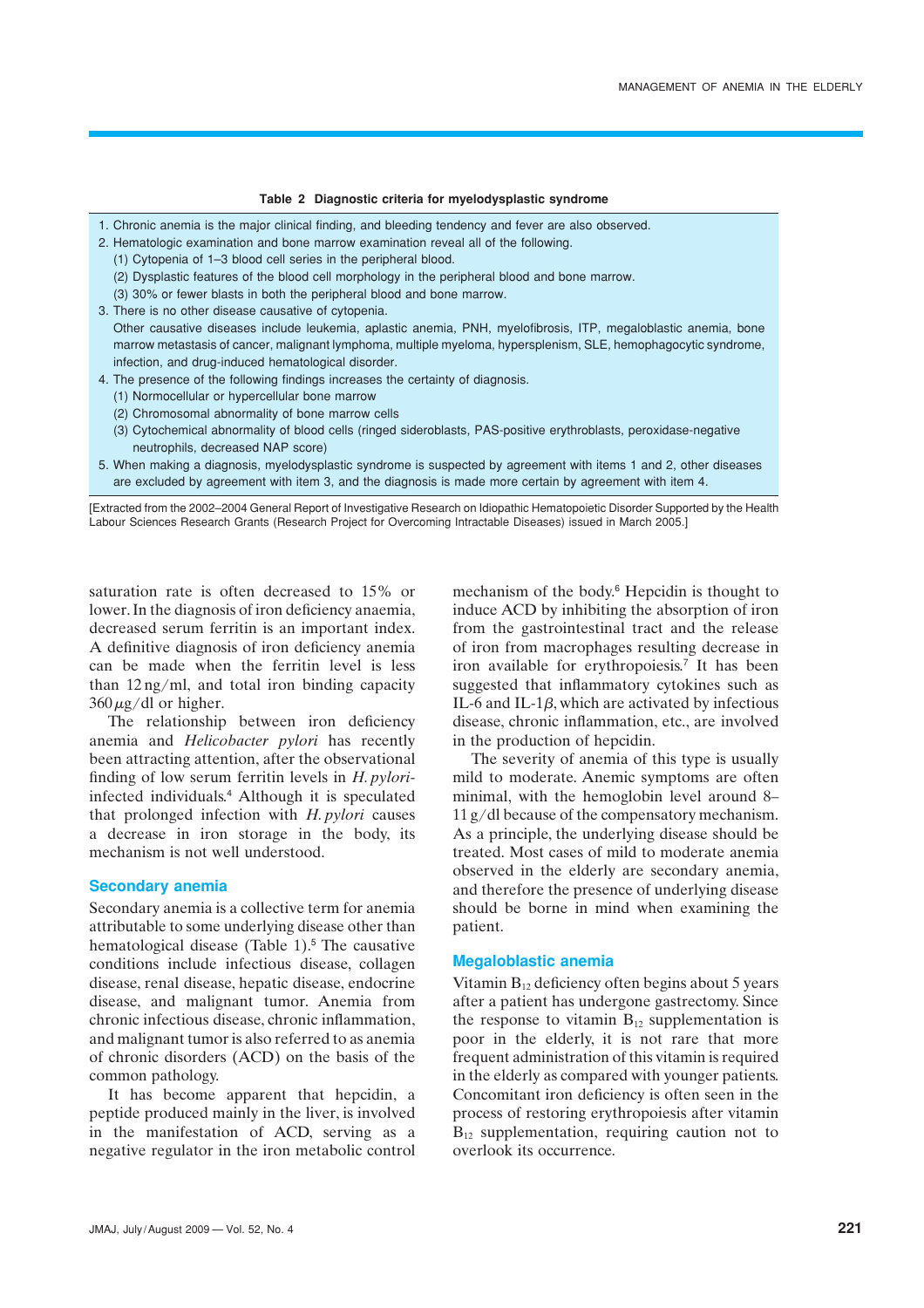Although pernicious anemia is generally rare, the diagnosis is more frequent in the elderly in combination with other autoimmune disease. If the patient has no history of gastrectomy, anti-intrinsic factor antibody and parietal cell antibody should be examined. It is considered that atrophic gastritis underlies the manifestation of pernicious anemia. Concomitant gastric cancer is also found in about 10% of patients.

Folic acid deficiency is likely to occur in alcoholics or bedridden patients with nutritional deficit. Caution is necessary in older patients who are confined to bed at home.

## **Myelodysplastic syndrome (MDS)** (Table 2)

Myelodysplastic syndrome is characterized by morphological dysplasia in the blood cells of each series (myelocytic, erythroblastic, megakaryocytic) and ineffective hematopoiesis, and is considered to be a clonal hematopoietic disorder derived from abnormality at the hematopoietic stem cell level.<sup>8</sup> In most cases, this condition occurs in elderly people in their 60s to 90s, and anemia is present in 80–90% of patients. This is an important disease that requires differential diagnosis from anemias in the elderly.

Although the classification of myelodysplastic syndrome has been changed from the FAB classification to the WHO classification,<sup>9</sup> international consensus is required for the assessment of morphological dysplasia. Since currently there is no established standard treatment, determination of the procedure to choose the proper treatment according to the disease type and prognostic scoring is required.<sup>10</sup> Improvement of bone marrow failure is expected from newly developing agents such as DNA methyltransferase or histone deacetylase inhibitors. Patients with a chromosomal abnormality in a poor-prognosis group show extremely poor response to chemotherapy when their condition has developed into acute leukemia. Therefore, in the elderly, priority is given to conservative treatments with qualityof-life considerations.

When patients with anemia do not respond to drug therapy and become transfusion-dependent, precaution is necessary as to organ damage due to iron overload.11,12 Formerly, intravenous deferoxamine was the only iron-chelating agent available in Japan. It was not easy to use in actual clinical practice, particularly in elderly patients, because of the issues of patients' compliance and adverse reactions. However, in June 2008, an oral iron-chelating drug, deferasirox, was marketed in Japan, increasing expectations for more effective iron-removing effect.<sup>13</sup>

#### **Senile anemia**

When close investigation fails to determine the cause of anemia in elderly patients with prolonged mild to moderate normochromic anemia with a hemoglobin level of  $9-11$  g/dl, and when examination performed about every 3 months for more than a year has revealed no marked changes in the hemoglobin level, this anemic condition is called senile anemia for the sake of convenience.

This type of anemia responds poorly to erythropoietin, and slightly hypoplastic or dysplastic marrow is present. It is possible that physiologic changes due to age-related degeneration of bone marrow function, renal function, and androgen production capacity etc. serve as the cause.<sup>14</sup> However, there may be various hidden pathological conditions in the background, and they sometimes surface over the course of time. In some cases, it becomes apparent from follow-up observation that the condition is anemia associated with malignant tumor, MDS, or collagen disease.

#### **Conclusion**

Clinical features of anemia in the elderly have been reviewed. In elderly patients, past medical history and drug history are diverse, and it is sometimes difficult to obtain accurate information. In addition, elderly patients tend to have multi-organ dysfunction in the background, making it important to understand the pathological condition accurately. When the presence of anemia becomes apparent, it is critical to find out if it represents physiological changes or if it is a pathological condition derived from an underlying disease and can be improved by treatment of the causative disease.